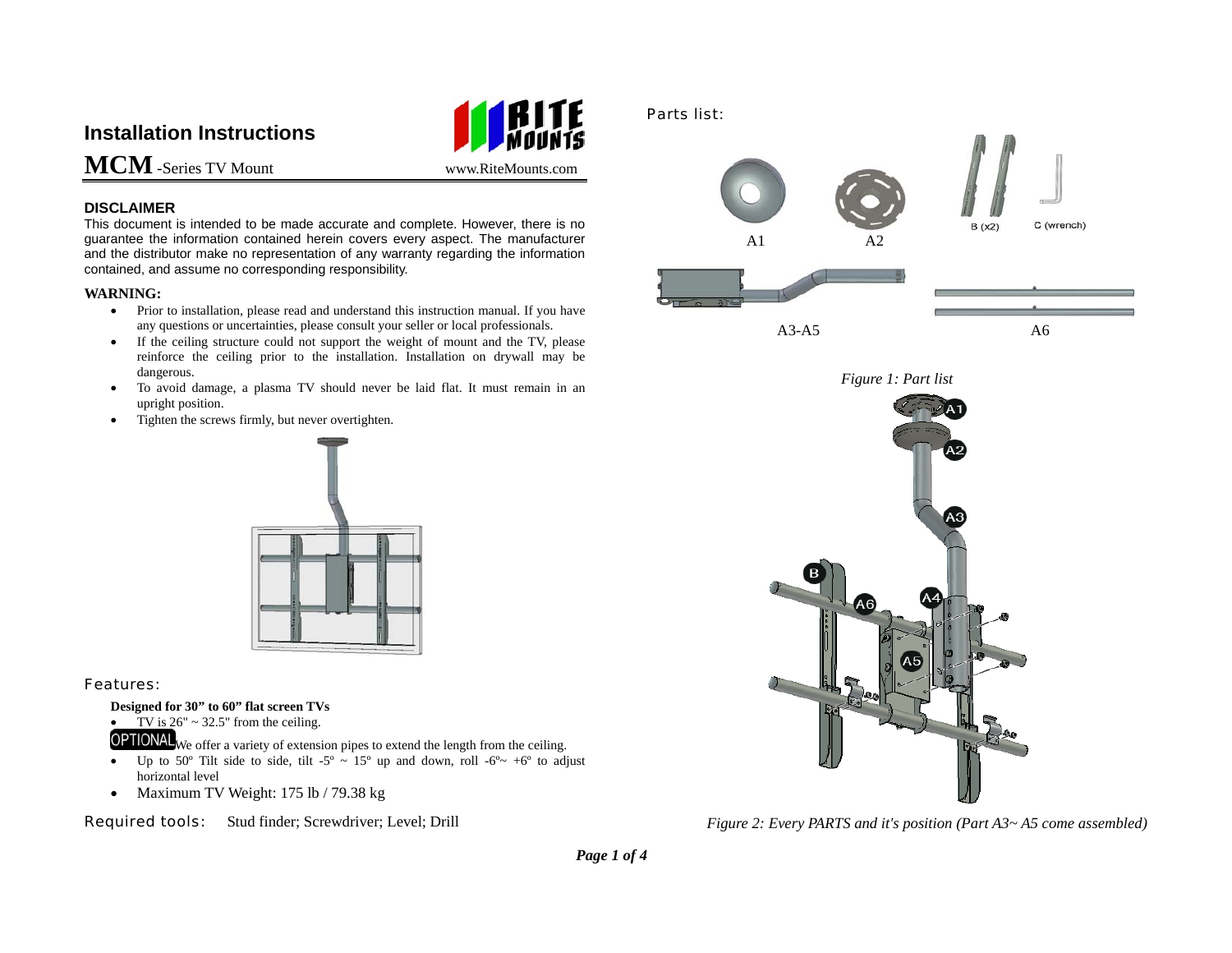Screw list:



[01] (Wood Screw) is used with 4 or 8 [12] (washer) to secure the Part A1 to the wood stud.  $[02]~[09]$  are various screws for all kinds of TVs. They are used with washers  $[11] ~[13]$ . Spacers, [14]~[15] are used to create more space between the TV and the mount when necessary, for example, curved back of TV, need more room for cable access, and TV with recessed screws.

## **Step 1: Mounting TV interface arm (Part-B) to the back of the TV a) If your TV has a flat back surface – No curves and steps**



*Figure 3: install Part-B1 to the TV* 

**b) if your TV has an uneven or curved back surface, use the supplied spacers ([14]-[15]) to compensate or adjust the height.** 

**If more space are needed between the mount and TV, use spacers [14] or [15] !** 



*Figure 4: install Part-B1 to the TV, II* 

# **Step 2: Install the ceiling plate**

**Wood stud:** To install to a typical wood stud ceiling, first identify the wood stud using a stud finder, then secure the ceiling plate (Part-A1) to the ceiling using wood screws (Part-[01]).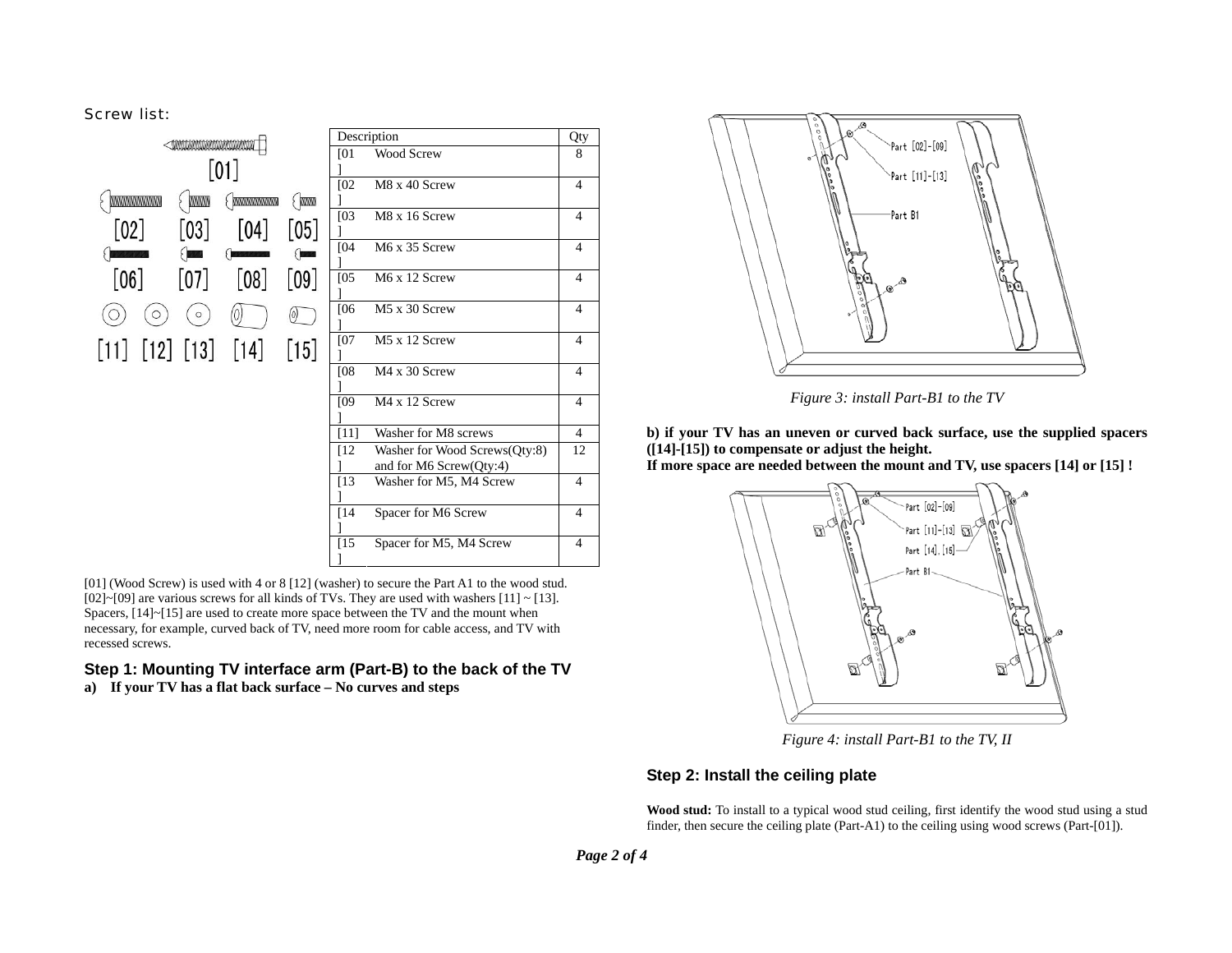#### *Warning***: The supplied wood screws (Part-[01]) may be used with a drill, but it must be hand tightened using wrench to avoid damaged on the threads.**

**Concrete ceiling:** Drill holes for the concrete anchor\*, insert the anchors, then have the wood screws screwed into the anchors.

*\*concrete anchor is sold separately, or available in local hardware stores.*

**False/Drop/Suspended ceiling:** Using our suspended ceiling adaptor, the mount could be installed underneath drop ceiling tile. The suspended ceiling adaptor will be supported by the true ceiling structure.



See Figure-6 for the measurement of Part-A1, before you drill holes on the ceiling.



## OPTIONAL

The threaded rods and U-Bolt shown on below on Figure-6 are only used with following applications. Not applicable to normal residential wood structures

**Threaded Rod / Trusses / I-Beams / Unistrut:** See Figure-6, use inner four holes to install with four  $1/4$ " or  $5/16$ " threaded rods.



**CABLE MANAGEMENT** Insert the cables through the central hole on the Ceiling Plate (Part-A1) before you tighten the screws (Part-[01]).

### **Mounting to solid ceiling**

Use a solid ceiling anchor (not included, can be purchased from local hardware store) along with the wood screws (Part-[01]). First drill a hole for the solid ceiling anchor, put it in, attach Part-A1, and screw Part-[01](wood screw) into the solid ceiling anchor.

*\*solid ceiling anchor is sold separately, or available in local hardware stores.* 

**Warning**: Make sure the ceiling can support the combined weight of the mount and the TV.

# **Step3: Assemble the MCM TV mount**

a)Attach Part-A2 and Part-A3



*Figure 7*

Get Part-A3 through Part-A2 from the threaded side first.loose out the M4 screw(Part-[10]) which has been locked in Part-A1.Install Part-A3 to Part-A1 and tighten the connection.Tighten Part-[10] to lock the position between Part-A1 and Part-A3. Then Part-A2 could be snapped to the ceiling plate (Part-A1), and now turn Part-A2 clockwise,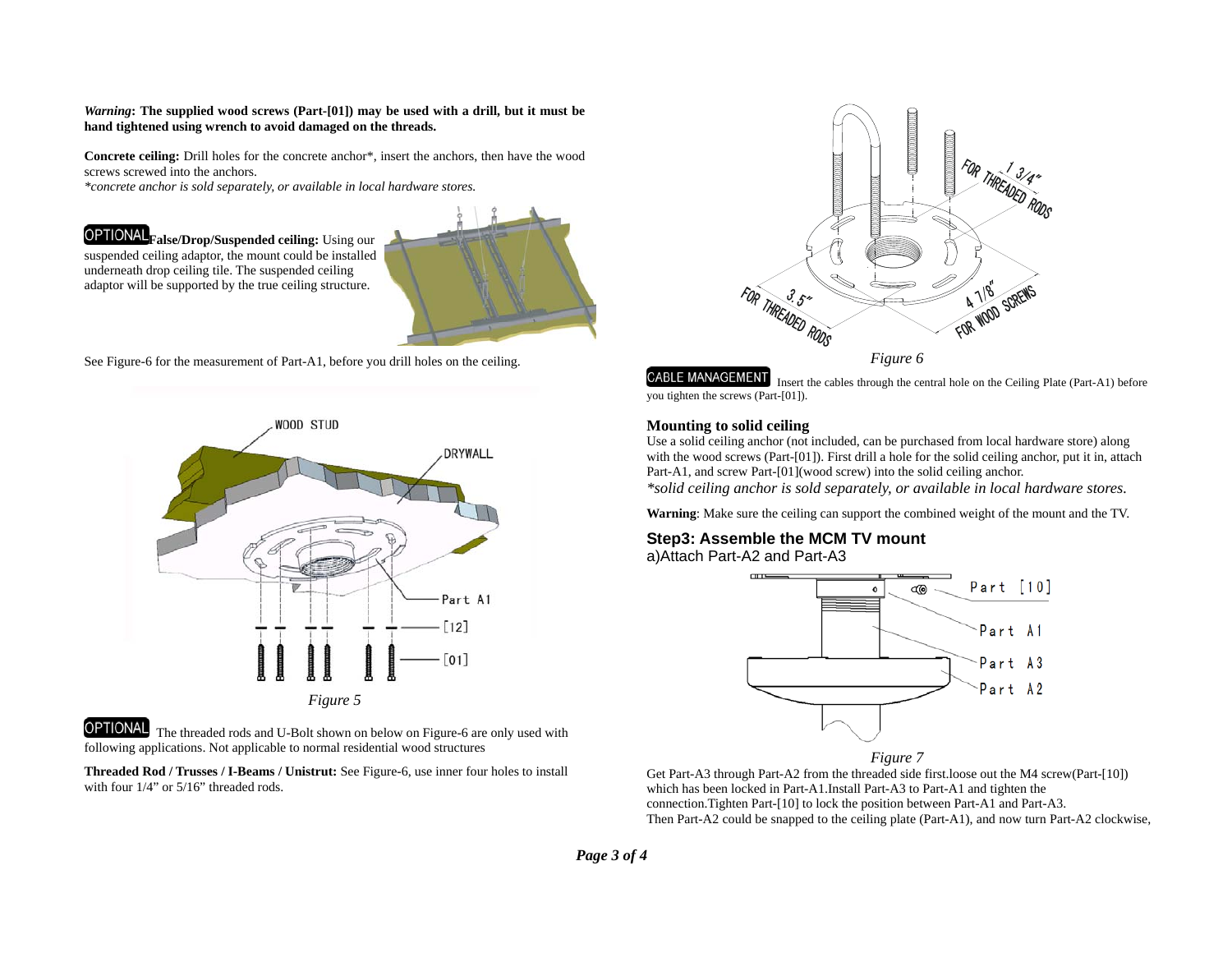it will be locked on the ceiling.

Note A set screw Part-[10] is used lock Part-A1 and Part-A3, however, do NOT tighten it until YAW adjustment is completed.

# b)Attach Part-A6



c)Adjust the high from the ceiling.

6.5" adjusted are designed to make MCM can meet your TV size or to make a little high adjustment.Loose the 2 bolts which has been tightened in Part-A4(Figure 9).Move to the position you need and tighten the bolts again.

We offer a variety of extension pipes to extend the length of Part-A3.

# **Step 4: Hang the TV with the interface arms installed (Part-B) onto the ceiling pipe arms (Part-A6)**

Hook the TV with arms (Part-B) installed onto the top of the ceiling pipe arms (Part-A6), then slowly swing screen inward.



**Tilt adjustments**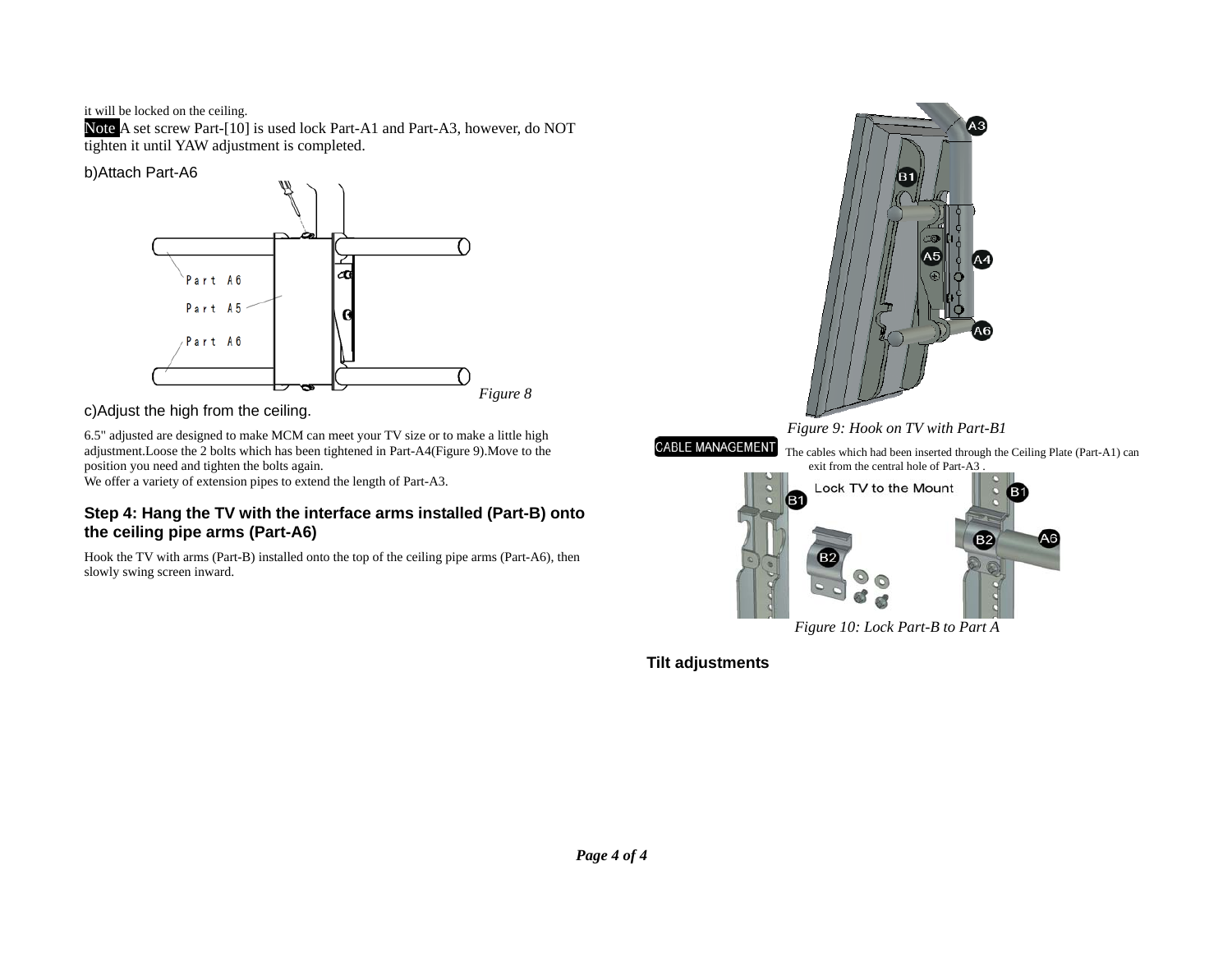



# **Roll adjustments**

Roll adjustments are used to make the TV horizontal. Loose the roll adjustment screws at the back of Part-A4 and tighten after adjustment.





**OPTIONAL** Delicate LCD?We offer SLF Plates on below on Figure-6 . It can be easily installed to MCM.

Remove MCM pipe arms beacause you don't need them.Install the SLF wall-plate to Part-A5 of MCM with 4 SLF screws,and Install LCD to SLF LCD-plate with another 4 [02]-[13] screws.Put the LCD up, slide down the LCD-plate into the wall plate of SLF.<br>Part  $\overline{A5}$ 



*Figure 12: Install SLF to MCM*